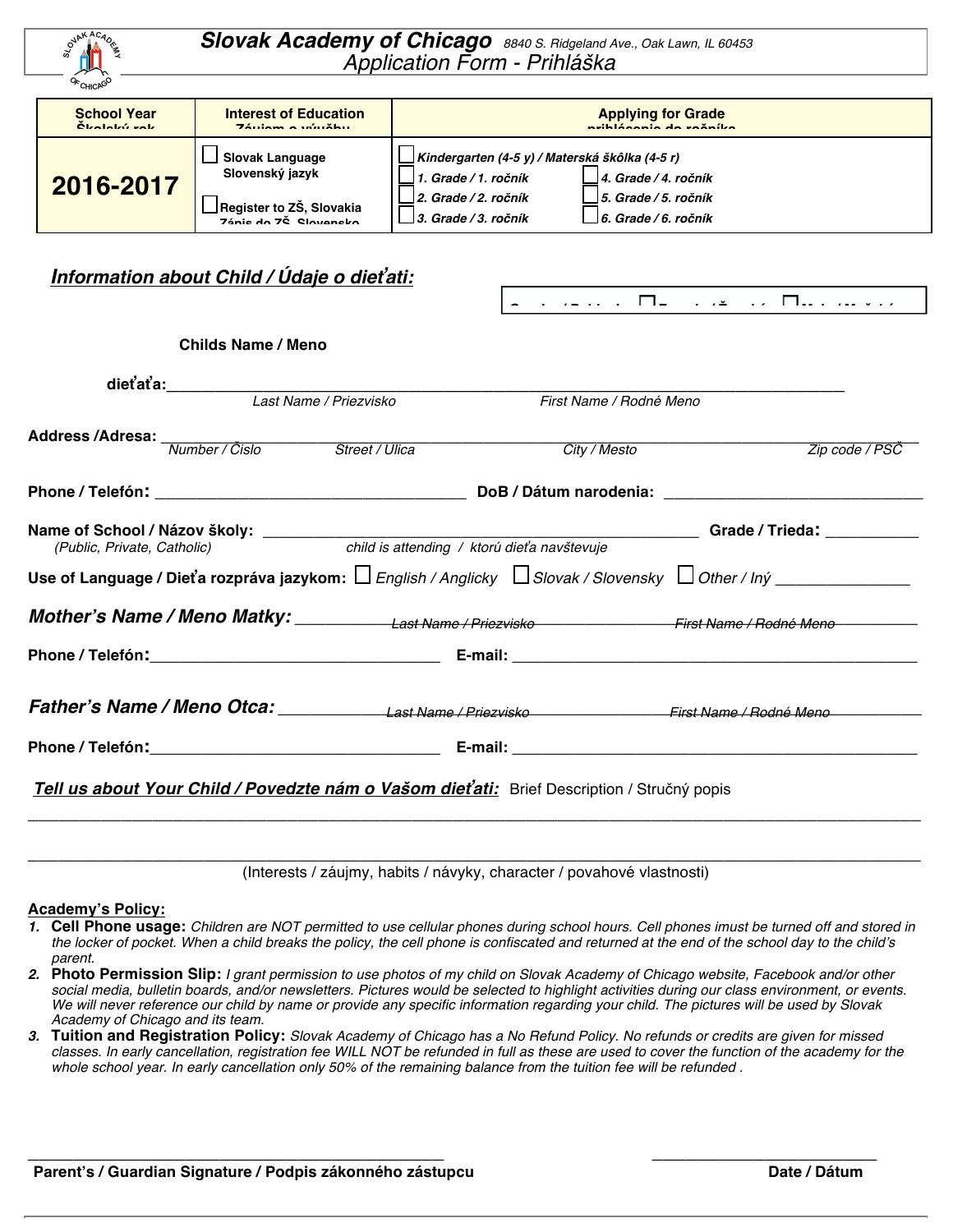| Slovak Academy of Chicago 8840 S. Ridgeland Ave., Oak Lawn, IL 60453                                                                                                                                                                                          | Application Form - Prihláška                         |                                                                             |  |  |  |
|---------------------------------------------------------------------------------------------------------------------------------------------------------------------------------------------------------------------------------------------------------------|------------------------------------------------------|-----------------------------------------------------------------------------|--|--|--|
| Child's Health / Zdravotný stav dieťaťa:<br>Frequent Nosebleeds / Časté krvácanie z nosa                                                                                                                                                                      |                                                      | Diabetes / Cukrovka $\Box$ Asthma / Astma $\Box$ Seizures / Záchvaty $\Box$ |  |  |  |
| Allergies of Various Types / Alergie rôzneho typu $\Box$                                                                                                                                                                                                      | Definition / Popis                                   |                                                                             |  |  |  |
| Is Child using any Medication / Užíva dieťa pravidelne lieky? [1] Name of the Medicatoin / Názov liekov                                                                                                                                                       |                                                      |                                                                             |  |  |  |
| In case of Illness / V prípade ochorenia dieťaťa: 1. __ Last Name / Priezvisko _______________________________<br>Contact Person                                                                                                                              |                                                      |                                                                             |  |  |  |
|                                                                                                                                                                                                                                                               |                                                      |                                                                             |  |  |  |
|                                                                                                                                                                                                                                                               | 2. Last Name / Priezvisko<br>First Name / Rodné meno |                                                                             |  |  |  |
|                                                                                                                                                                                                                                                               |                                                      |                                                                             |  |  |  |
| Other Health Problems / Difficulties / Chronic Illnesses we should be aware of?<br>Iné zdravotné problémy / ťažkosti / chronické ochorenia, o ktorých by sme mali vedieť?<br>,我们也不能在这里的时候,我们也不能在这里的时候,我们也不能会在这里,我们也不能会在这里的时候,我们也不能会在这里的时候,我们也不能会在这里的时候,我们也不能会 |                                                      |                                                                             |  |  |  |
|                                                                                                                                                                                                                                                               |                                                      |                                                                             |  |  |  |
| ,我们也不能在这里的时候,我们也不能在这里的时候,我们也不能在这里的时候,我们也不能会不能在这里的时候,我们也不能会不能会不能会不能会不能会不能会不能会不能会不<br><b>Description / Popis</b>                                                                                                                                                |                                                      |                                                                             |  |  |  |

### **Medical Release:**

I herby authorize Slovak Academy of Chicago by and throught its officers, agents, or employees to provide first aid treatment to my child in case of an accident. I additionally athorize Slovak Academy of Chicago in may absence, to call emergency city services (911), and have my child transported to the most appropriate medical facility, as well, as consent medical treatment of my child at said facility. A staff person from the academy will accompany my child should they be transported to the medical facility. Parents will be notified immediately. It is also understood that I will hold Slovak Academy of Chicago harmless for the nature, performance and outcome of any such emergency medical treatment and that the determination of wheter an emergency has arisen within the terms of this agreement shall be left to the sole discretion of Slovak Academy of Chicago. I/we will be responsible for the emergency medical charges upon receipt of the statement.

\_\_\_\_\_\_\_\_\_\_\_\_\_\_\_\_\_\_\_\_\_\_\_\_\_\_\_\_\_\_\_\_\_\_\_\_\_\_\_\_\_ \_\_\_\_\_\_\_\_\_\_\_\_\_\_\_\_\_\_\_\_